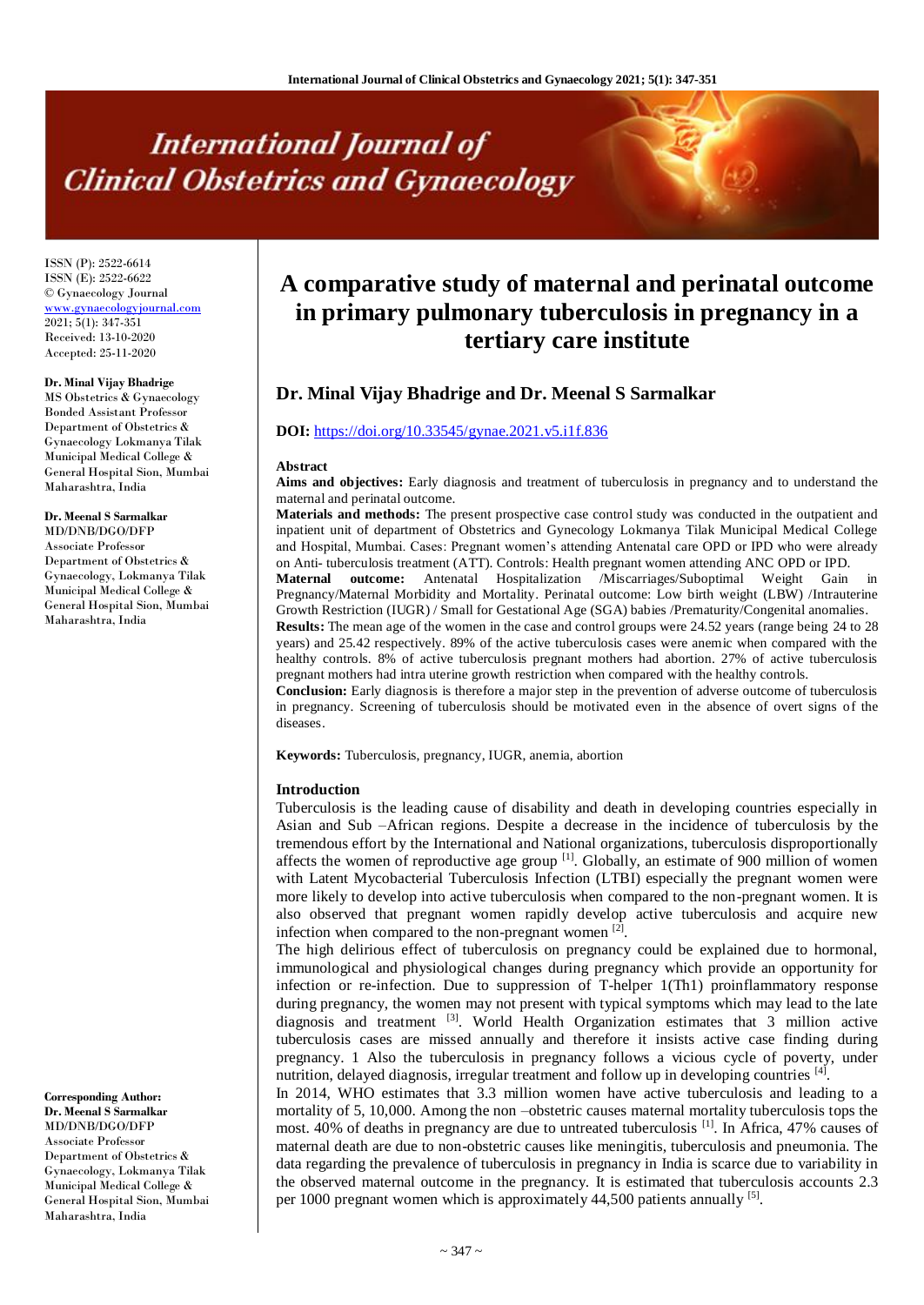The pregnant women with Tuberculosis have unfavorable maternal and fetal outcomes, which includes six fold risk in perinatal deaths and 2 fold risk in preterm deaths and low birth weight <sup>[6]</sup>. Compared with pregnant without TB, active tuberculosis is associated with increased odds of caesarean delivery, preterm birth, low birth weight, birth asphyxia and perinatal death. This maternal and perinatal outcomes occurs 25% in pregnancy and 16% in perinatal period in total persontime <sup>[7]</sup>. Considering the high burden of tuberculosis in pregnancy and perinatal period, effective screening tool like sputum smear examinations should be done during antenatal period to facilitate the early diagnosis and treatment [8]. Hence the present study was conducted was done for early diagnosis and treatment of tuberculosis in pregnancy and to understand the maternal and perinatal outcome and to take prompt management for its prevention in a tertiary care teaching hospital.

# **Material and Methods**

The present prospective case control study was conducted in the outpatient and inpatient unit of department of Obstetrics and Gynecology Lokmanya Tilak Municipal Medical College and Hospital, Mumbai, for a period of 18 months

#### **Ethical consideration**

Institutional Ethical Committee approval of Lokmanya Tilak Municipal Medical College and Hospital was obtained before starting the study. The participants were explained that the data collected in this study will be used only for research purposes. The participants were explained about the freedom of withdrawal from the study at any time without penalty or loss of benefits. The confidentiality of the data collected from the enrolled participants was maintained in all the phases of the study. The study participants who required medical attention during the period of intervention were referred to the respective departments.

#### **Groups**

**Cases:** Pregnant women's attending Antenatal care OPD or IPD who were already on Anti- tuberculosis treatment (ATT). **Controls:** Health pregnant women attending ANC OPD or IPD Sample size estimation

#### **The formula used**

N=  $(Z1 - \alpha + Z1 - \beta)2 \times p \times q$ 

Considering alpha error for sample size calculation as 0.05 and the power of study as 80%, accounting for the loss to follow up/ non participation the sample size was calculated from the formula was 100 patients in each group.

# **Inclusion criteria**

#### **Cases**

Age: 18-45 years

All ANC OPD and IPD patients who are newly diagnosed primary pulmonary tuberculosis or on AKT.

#### **Control**

Age-18-45 year's healthy pregnant females without any Obstetric medical/surgical complications No active pulmonary tuberculosis infection No past history of TB or TB contact

# **Exclusion criteria**

Patients not willing to be included in the study Obstetrical Medical/Surgical complications-example: Diabetes Mellitus, PIH, Chronic hypertension, Hydramnios, IUGR, Anemia, Heart disease Past history of tuberculosis with completed AKT course and declared cured/relapse/defaulters.

# **MDR TB**

All HIV-TB co infected cases Extra pulmonary tuberculosis

# **Sampling method**

Using simple random sampling method the eligible participants was assigned in a 1:1 ratio in case and control group using computer generated random number.

# **Data collection**

The study was started after obtaining Institutional ethical approval. The purpose and procedure of the study was explained to the enrolled participants in their local language. Patient information sheet and informed written consent was obtained from the participants before initiating the study.

Patients attending ANC OPD as well as IPD were evaluated with proper history and examination to identify cases of active pulmonary tuberculosis without any other obstetric medical/surgical complication. Such patients were further subjected to routine investigations including sputum AFB as mentioned above. In a similar manner normal healthy ANC OPD/IPD patients will be screened without active pulmonary tuberculosis or past history of Pulmonary Tuberculosis or TB contact, without other obstetric medical/surgical complications.

Both the groups of pregnant women with/without disease were compared over whole ANC period and maternal and perinatal outcome were derived.

Maternal outcome: Antenatal Hospitalization /Miscarriages/Suboptimal Weight Gain in Pregnancy/Maternal Morbidity and Mortality.

Perinatal outcome: Low birth weight (LBW) /Intrauterine Growth Restriction (IUGR) / Small for Gestational Age (SGA) babies /Prematurity/Congenital anomalies.

# **Statistical analysis**

The collected data was checked for completeness before entering into the Microsoft excel spread sheet. The validation of the data was checked at regular intervals. Data analysis was performed w using Statistical Package for Social Sciences (SPSS IBM) 21. The quantitative data was expressed in mean, standard deviation and proportions. T test and Chi square was applied and p value <0.05 was considered statistically significant. Multivariate analysis was done for strength of association.

# **Results**

Table 1: Distribution of mean age, GA (Date and USG)

| <b>Variables</b> | Groups           |                  |          |  |
|------------------|------------------|------------------|----------|--|
|                  | Case             | Control          | p-value  |  |
| Age              | $24.52 \pm 4.15$ | $25.42 + 4.64$   | 0.150    |  |
| GA (Date)        | $33.74 \pm 7.19$ | $36.85 \pm 1.70$ | $0.001*$ |  |
| GA (USG)         | $34.06 \pm 7.40$ | $37.09 \pm 1.81$ | $0.001*$ |  |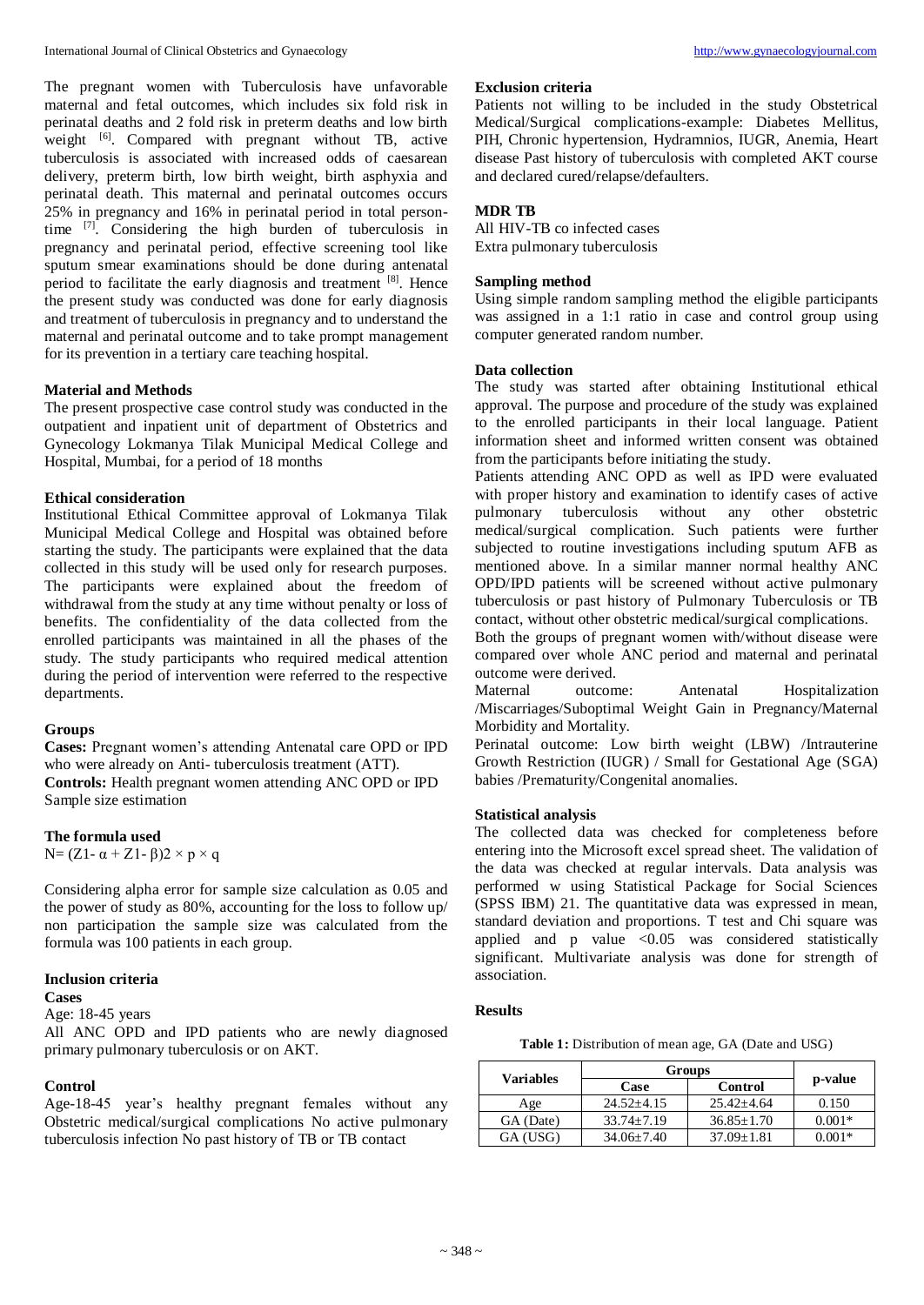Table 2: Distribution of study subjects according to parity and mode of delivery

| <b>Variables</b> |                  | Groups   |          |         |  |
|------------------|------------------|----------|----------|---------|--|
|                  |                  | Case     | Control  | p-value |  |
|                  |                  | $N=100$  | $N=100$  |         |  |
| Parity           | Primigravida     | 33 (33%) | 39 (39%) | 0.377   |  |
|                  | Multigarvida     | 67(67%)  | 61(61%)  |         |  |
| Mode of Delivery | Cesarean section | 20(20%)  | 28 (28%) |         |  |
|                  | Normal           | 72 (72%) | 72 (72%) | 0.317   |  |
|                  | Abortion         | $8(8\%)$ | $(0\%)$  |         |  |
| Total            |                  |          |          |         |  |

Test applied: chi-square test

| Table 3: Distribution of study subjects according to type of delivery |  |  |  |  |
|-----------------------------------------------------------------------|--|--|--|--|
|-----------------------------------------------------------------------|--|--|--|--|

| <b>Variables</b> | Groups       |                        |          |
|------------------|--------------|------------------------|----------|
|                  | Case $N=100$ | Control $N=\equiv 100$ | p-value  |
| Abortion         | $8(8\%)$     | $0(0\%)$               |          |
| Pre-term         | 37 (37%)     | 23(23%)                | $0.001*$ |
| Term             | 55 (55%)     | 77 (77%)               |          |
| .                |              |                        |          |

Test applied: chi-square test

|                       | <b>Groups</b> |                 |          |  |
|-----------------------|---------------|-----------------|----------|--|
| Variables             | Case $N=100$  | Control $N=100$ | p-value  |  |
| Anemia                | 89 (89%)      | 70 (70%)        | $0.001*$ |  |
| <b>IUGR</b>           | 27 (27%)      | $0(0\%)$        | $0.001*$ |  |
| Low Birth Weight      | 57 (57%)      | 18 (18%)        | $0.001*$ |  |
| <b>NICU</b> Admission | 26            |                 | $0.001*$ |  |

**Table 4:** Distribution of anemia, birth weight, IUGR and NICU

Test applied: chi-square test

#### **Discussion**

Tuberculosis disease is as old as human history. 75% of people affected with tuberculosis are in the economically productive age group [1]. This proportionally affects the socioeconomic development and increases the poverty cycle. Due to confounding factors, the exact of incidence of tuberculosis in pregnancy is not available and tuberculosis is the third leading cause of death among the women's of reproductive age group in the developing countries [9].

The accurate incidence and progression into active tuberculosis in pregnancy is expected to be much higher than the general population. The challenging fact in tuberculosis in pregnancy is the difficulty in early diagnosis since the symptoms of pregnancy cover the tuberculosis  $[10]$ . Tuberculosis in pregnancy contributes to significant maternal mortality and adverse perinatal outcome. Tuberculosis in pregnancy is prone to cause obstetric complications like spontaneous abortions, small for date uterus, preterm labour, low birth weight and increased incidence of neonatal mortality [11]. Hence tuberculosis in pregnancy is considered as a double-edged sword where in one end it significantly contributes to maternal morbidity and mortality and the growth of newborn and in other end the exacerbated effects of pregnancy over the progression of tuberculosis. The prevention of the advert effects of tuberculosis in pregnancy goes beyond early screening of all pregnant women for active tuberculosis even in the absence of overt symptoms of the disease.

A case control study was conducted in a tertiary care teaching hospital to study the adverse maternal and perinatal outcome in pulmonary tuberculosis in pregnancy and to evaluate the effectiveness of early diagnosis and prompt management in tuberculosis in pregnancy in the prevention of maternal and perinatal outcome. The pregnant women who had active tuberculosis and on antituberculous treatment in early trimester

were allocated in case groups and those antenatal women without tuberculosis were included in control group and studied. The mean age of the women in the case and control groups were 24.52 years (range being 24 to 28 years) and 25.42 respectively. Gupta *et al*. reported similar results in maternal tuberculosis where the median age of the mothers where 23years (range being 21-25) years <sup>[12]</sup>. Study by Knight M *et al.* showed a median age was 30 years (range being 20-45 years). From the reviews of global literature it is suggestive that tuberculosis affects disproportionately in reproductive age groups in the different settings of the world  $[10-12]$ .

This could be explained from the fact that, poor or non – reporting of tuberculosis in health care settings, stigma, and discrimination, cultural and financial barriers act as major obstacles in diagnosing and treating tuberculosis in women. Tuberculosis predominantly affects the women when they are reproductively and economically active which invariably affects their children and families [13]. In the study of Sgaragli G *et al*, in settings like India apart from the age of incidence of maternal tuberculosis, the preexisting malnutrition, poverty, low socioeconomic status, illiterate, lack of knowledge of the diseases and barriers to the health care affects proportionally the maternal and perinatal outcome in tuberculosis [14].

In the current study, 89% of the active tuberculosis cases were anemic when compared with the healthy controls. The prevalence of anemia among TB patients ranges between 30– 94%. It has been shown that anemia is more likely to occur among TB patients compared to healthy controls <sup>[15]</sup>. In the study by Kamija S *et al*. the commonest cause of anemia of inflammation in pregnancy is tuberculosis which accounts for 95% and 98% of cases and deaths of tuberculosis respectively [16] .

The anemia is initially mild and overtime it becomes severe and leading to hypochromic microcytic erythrocytes. The anemia in pregnancy due to chronic disease like tuberculosis could be explained that, (i) host defense mechanism which sequester the iron from the invading pathogens, (ii) Increase in the interleukin (IL-1) which is increased during inflammation like tuberculosis inhibits the erythroid colony-forming units [17] . Broek NR *et al*. study showed mild to moderate anemia due to tuberculosis in pregnancy has increased risk of premature delivery, low birth weight, higher perinatal and infant morbidity and mortality [18].

In the current study, 8% of active tuberculosis pregnant mothers had abortion, Knight M *et al*. [19] study abortion rate was 6.25%, Kothari *et al*. [20] abortion rate was 6.3%. 37% had preterm birth when compared with the healthy controls. Similarly Jana *et al*. showed 2 fold increased risk in preterm birth (22.8%, *p*< 0.01) and six fold increase in perinatal deaths  $(10.1\%, p < 0.001)$ among pregnant mothers with active pulmonary tuberculosis [21]. Figueroa-Damián RA *et al*. reported higher risk of premature delivery (RR 2.1; 95% CI 1–4.3) and perinatal death (RR 3.1; 95% CI 1.6–6) when compared to the healthy controls  $[22]$ . Asuquo *et al*. showed a liner relationship between preterm delivery and active pulmonary tuberculosis among the study participants ( $p < 0.0001$ )<sup>[23]</sup>.

In contrast to the above results, Kothari *et al*. showed good maternal outcomes with no morbidity and mortality and majority of active tuberculosis mother delivered at term and there was no incidence of perinatal morbidity and mortality [20]. In the current study, 62% neonate were low birth weight when compared with neonate of healthy controls. Similarly, Jana *et al*. showed 34.2% of low birth weight neonates  $(p < 0.001)$  with active pulmonary tuberculosis when compared with the normal gravida of same age, parity and socioeconomic class [21]. Figueroa-Damián R A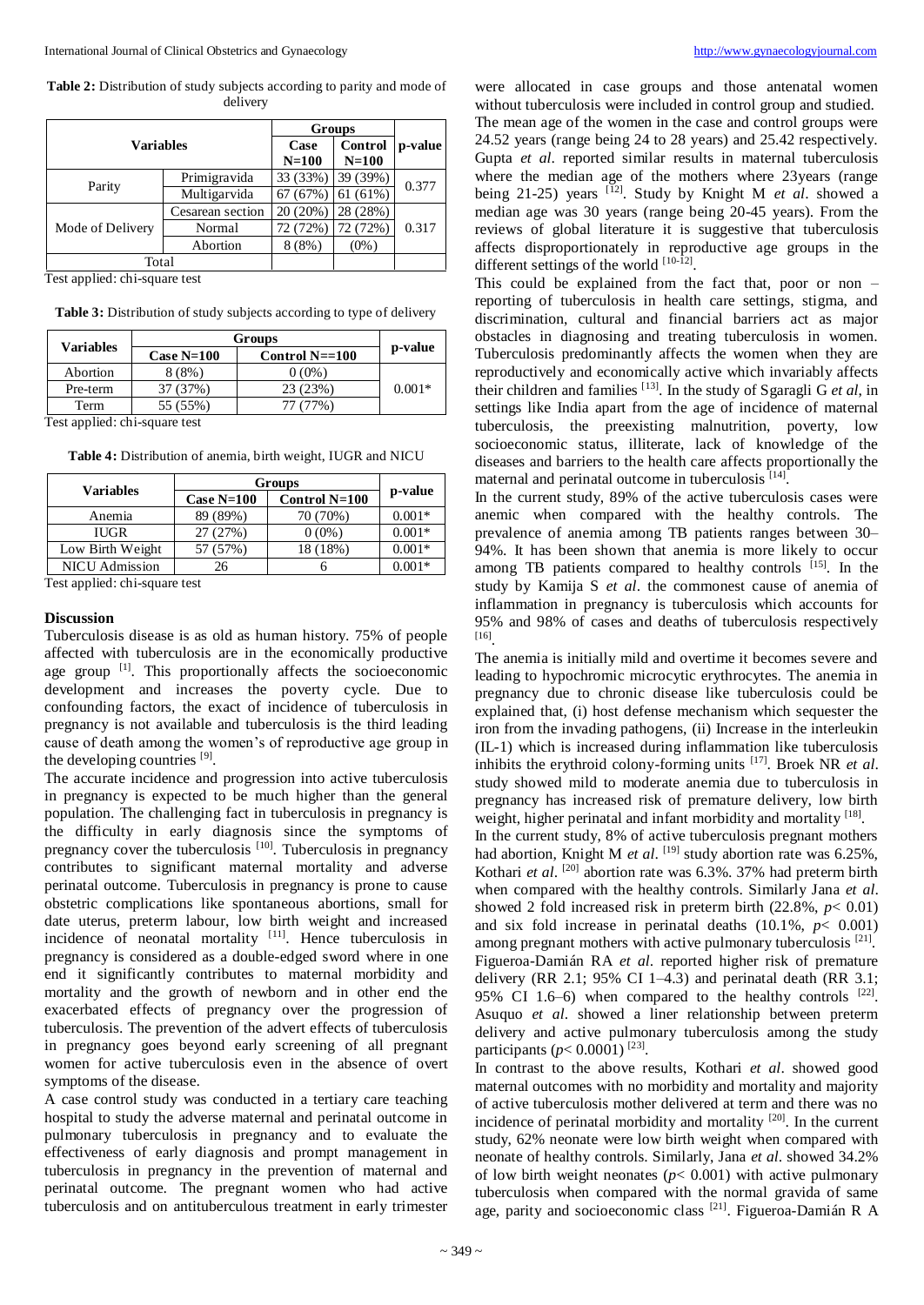*et al*. study showed two fold risk of birth weight of neonate less than 2500gms (RR 2.2; 95% CI 1.1–4.9) among mothers with active pulmonary tuberculosis  $[22]$ .

Asuquo *et al*. showed mean birth weight was lower in pulmonary TB than in the extra-pulmonary TB. Multivariate analysis showed that low birth weight was associated with preterm delivery  $(p < 0.001)^{[23]}$ .

In present study pregnant mothers with active pulmonary tuberculosis had 27% of intra uterine growth restriction when compared with the healthy controls. Hendrix N *et al*. reported most common cause of intrauterine growth restriction in developing countries is tuberculosis which results from direct cytolysis and loss of cell function in various organ systems in the fetus  $[24]$ .

Verma P showed the incidence of IUGR due to infections especially due to tuberculosis higher in developing countries. Although, the mechanism is not clear but oxidative stress, immunological factors, aryl hydrocarbon receptor and adduct formation are some pathways which are involved in IUGR. The consequence of IUGR involves post-birth complications, perinatal mortality and morbidity<sup>[25]</sup>.

In our study, we have noted that there was no significant difference in mode of delivery between the case and control groups ( $P > 0.05$ ). Similar observations were noted previously by Yadav V et al. <sup>[26]</sup>. Tuberculosis (TB) is a global disease with increase in concern with growing morbidity and mortality after drug resistance and co-infection with HIV. Mother to neonatal<br>transmission of disease is well known. Current transmission of disease is well known. Current recommendations regarding management of newborns of mothers with tuberculosis are variable in different countries and have large gaps in the knowledge and practices. It has been noted in literature that there is significant difference in the mean birth weight between case and control groups, the birth weight being much lower in case group  $[21, 22, 27]$ .

Though the rate of NICU admission for neonates born to case group has not been well established in literature, in our study its noted that there is a significance difference between the case and control group,  $(p=0.0001)$ .

Above results suggests that the adverse perinatal outcome in active tuberculosis mothers is much lesser when compared with other results reported worldwide. There were no maternal morbidity and mortality reported during the study period which is suggestive that early diagnosis and prompt management of pulmonary tuberculosis in antenatal period by cost effective strategies can condense the adverse maternal and perinatal outcome.

# **Conclusion**

Early diagnosis is therefore a major step in the prevention of adverse outcome of tuberculosis in pregnancy. Screening of tuberculosis should be motivated even in the absence of overt signs of the diseases. Moreover, apart from screening the prevention goes behind this is essentially a disease of poverty. Hence improving the living condition, encouraging good ventilation at households, improvement in nutritional status and seeking health care has another important part in prevention of tuberculosis and its adverse maternal and perinatal outcome.

# **References**

- 1. World Health Organization. Global tuberculosis control 2016. Geneva, Switzerland: WHO 2016.
- 2. Deluca A, Chaisson RE, Martinson NA. Intensified case finding for tuberculosis in prevention of mother-to-child transmission programs: A simple and potentially vital

addition for maternal and child health. J Acquired Immune Deficiency Syndrome.

- 3. Good JT, Iseman MD, Davidson PT, Lakshminarayan S, Sahn SA. Tuberculosis in association with pregnancy. Am J Obstet Gynecol 1981;140:492–8.
- 4. Somma D, Thomas BE, Karim F *et al*. Gender and sociocultural determinants of TB-related stigma in Bangladesh, India, Malawi and Colombia. Int. J Tuberc Lung Dis 2008;12:856–66.
- 5. Central Tuberculosis Division, Government of India Technical and operational guidelines for tuberculosis control in India. New Delhi: Ministry of Health & Family Welfare 2016.
- 6. Pillay T, Khan M, Moodley J *et al*. The increasing burden of tuberculosis in pregnant women, newborns and infants under 6 months of age in Durban, KwaZulu-Natal. S Afr Med J 2001;91:983–7.
- 7. Toro PL, Schneider KL, Carter RJ, Abrams EJ, El-Sadr WM, Howard AA. Maternal and infant outcomes with concurrent treatment of tuberculosis and HIV infection in pregnant women. J Acquir Immune Defic Syndr 2011;56:e63–7.
- 8. Sangala WT, Briggs P, Theobald S *et al*. Screening for pulmonary tuberculosis: an acceptable intervention for antenatal care clients and providers? Int. J Tuberc Lung Dis 2006;10:789–794.
- 9. Schaefer G, Zervoudakis IA, Fuchs FF, David S. Pregnancy and pulmonary tuberculosis. Obstetrics and Gynecology 1975;46(6):706–715.
- 10. Knight M, Kurinczuk JJ, Nelson-Piercy C. Tuberculosis in pregnancy in the UK. BJOG 2009;116(4):584–588.
- 11. Vallejo JG, Starke JR. Tuberculosis and pregnancy. Clinics in Chest Medicine 1992;13(4):693–707.
- 12. Gupta A, Bhosale R, Kinikar A, Gupte N, Bharadwaj R, Kagal A *et al*. Maternal tuberculosis: a risk factor for mother-to-child transmission of human immunodeficiency virus. Journal of Infectious Diseases 2011;203(3):358-62.
- 13. World Health Organization. Global tuberculosis report 20. Geneva: World Health Organization 2015.
- 14. Sgaragli G, Frosini M, Human tuberculosis I. Epidemiology, diagnosis and pathogenetic mechanisms. Current medicinal chemistry 2016;23(25):2836-73.
- 15. Chakrabarti S, George N, Majumder M, Raykar N, Scott S. Identifying sociodemographic, programmatic and dietary drivers of anaemia reduction in pregnant Indian women over 10 years. Public Health Nutr 2018;21(13):2424-33.
- 16. Phiri KS. Approaches to treating chronic anemia in developing countries. Transfusion Alternatives in Transfusion Medicine 2008;10(2):75-81.
- 17. Bullarbo M, Barnisin M, Vukas Radulovic N, Mellgren Å. Low Prevalence of Active Tuberculosis among High-Risk Pregnant and Postpartum Women in Sweden: A Retrospective Epidemiological Cohort Study Using and Evaluating TST as Screening Method. Infect Dis Obstet Gynecol 2018, 3153250.
- 18. Van den Broek NR, Letsky EA. Etiology of anemia in pregnancy in south Malawi. The American journal of clinical nutrition 2000;72(1):247S-56S.
- 19. Knight M, Kurinczuk JJ, Nelson‐Piercy C, Spark P, Brocklehurst P. Tuberculosis in pregnancy in the UK. BJOG: An International Journal of Obstetrics & Gynaecology 2009;116(4):584-8.
- 20. Kothari A, Mahadevan N, Girling J. Tuberculosis and pregnancy-results of a study in a high prevalence area in